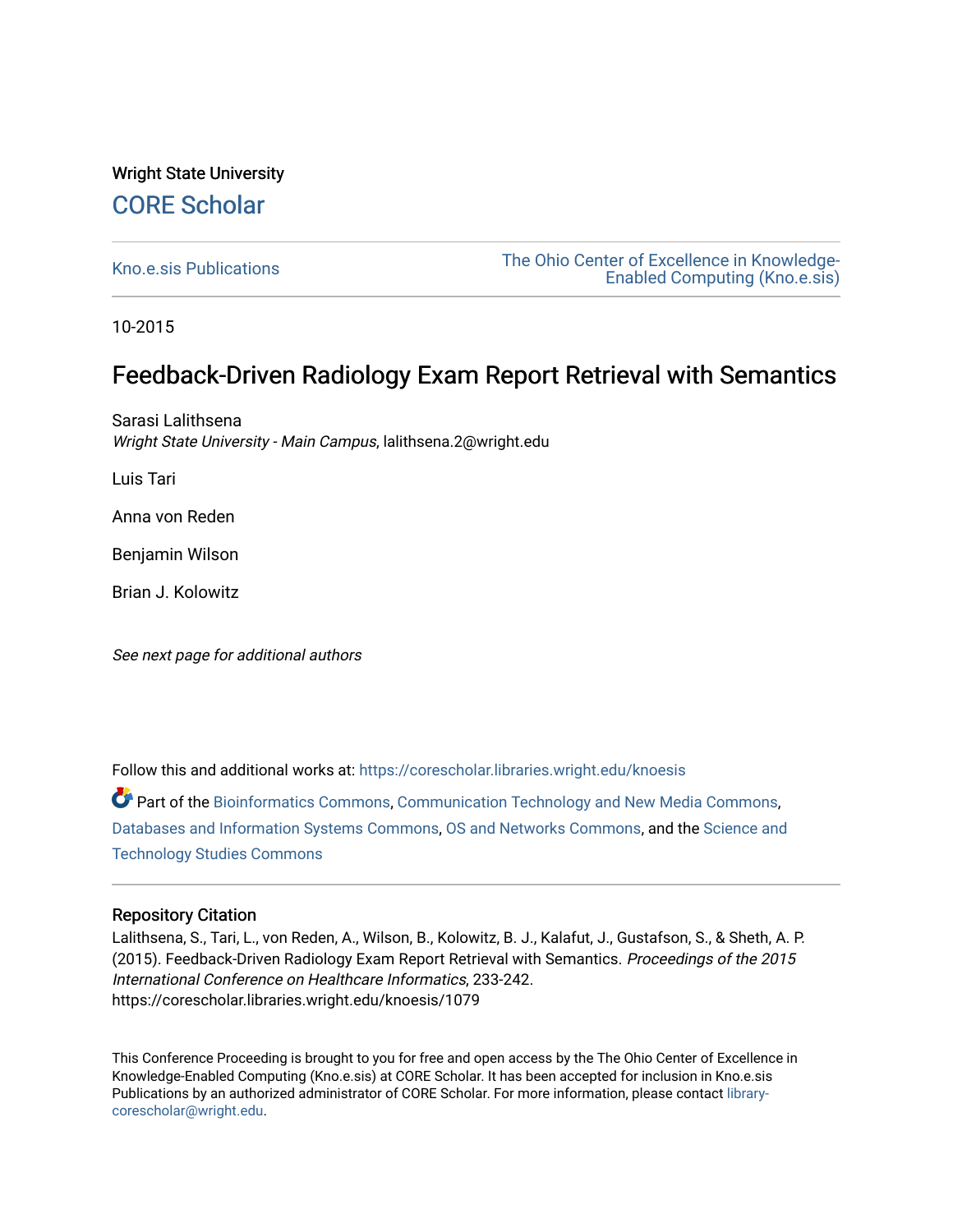## Authors

Sarasi Lalithsena, Luis Tari, Anna von Reden, Benjamin Wilson, Brian J. Kolowitz, John Kalafut, Steven Gustafson, and Amit P. Sheth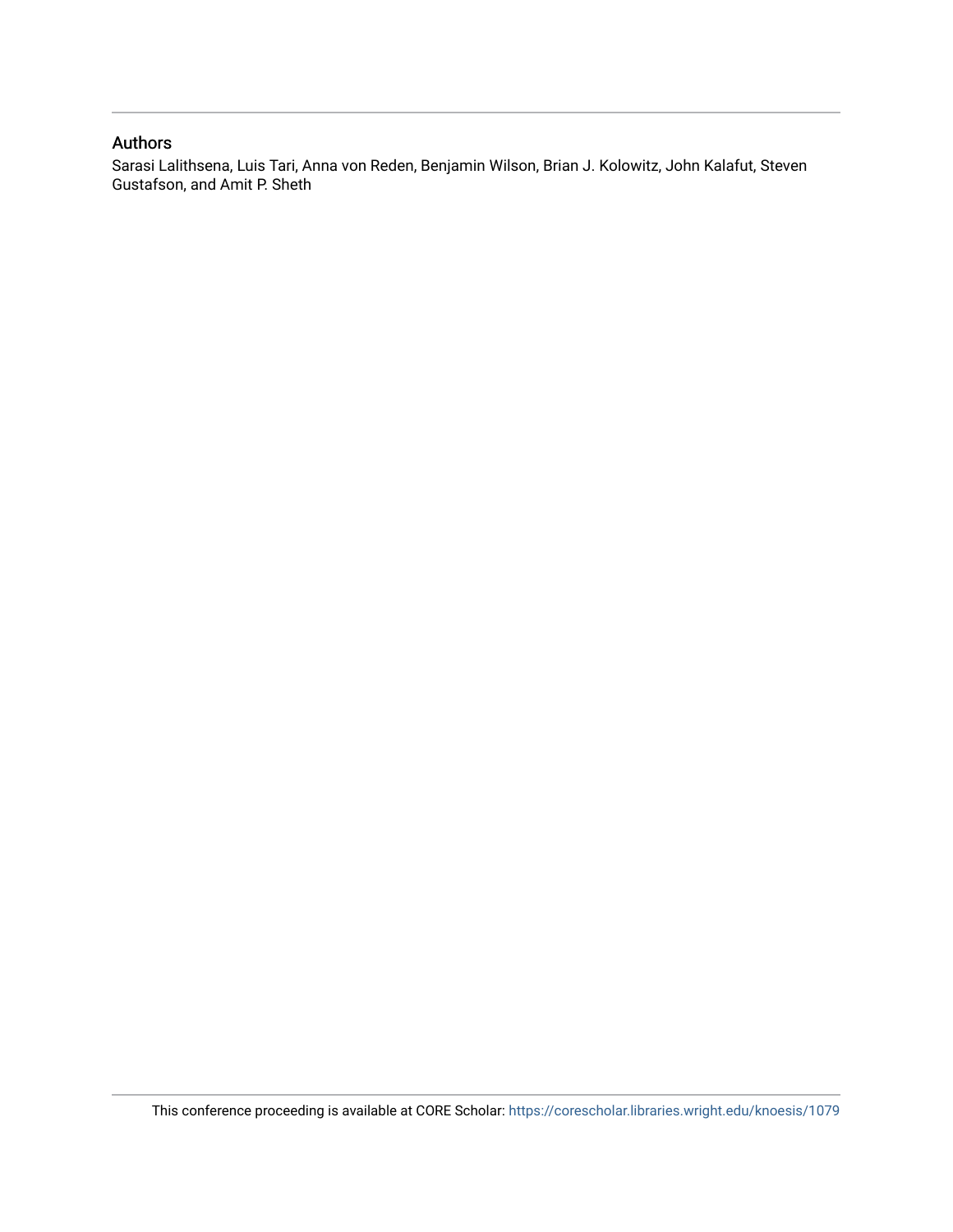# Feedback-Driven Radiology Exam Report Retrieval with Semantics

Sarasi Lalithsena Kno.e.sis Center Wright State University Dayton, OH, USA Email: sarasi@knoesis.org

Brian J Kolowitz UPMC Enterprises Pittsburgh, PA, USA

Luis Tari Knowledge Discovery Lab GE Global Research Niskayuna, NY, USA Email: tari@ge.com

John Kalafut GE Healthcare Pittsburgh, PA, USA

Anna von Reden UPMC Enterprises Pittsburgh, PA, USA Email: vonredenal@upmc.edu

Steven Gustafson Knowledge Discovery Lab GE Global Research Niskayuna, NY, USA

Benjamin Wilson UPMC Enterprises Pittsburgh, PA, USA Email: wilsonbj2@upmc.edu

> Amit Sheth Kno.e.sis Center Wright State University Dayton, OH, USA

Email: steven.gustafson@research.ge.com Email: amit@knoesis.org

*Abstract*—Clinical documents are vital resources for radiologists to have a better understanding of patient history. The use of clinical documents can complement the often brief reasons for exams that are provided by physicians in order to perform more informed diagnoses. With the large number of study exams that radiologists have to perform on a daily basis, it becomes too time-consuming for radiologists to sift through each patient's clinical documents. It is therefore important to provide a capability that can present contextually relevant clinical documents, and at the same time satisfy the diverse information needs among radiologists from different specialties. In this work, we propose a knowledge-based semantic similarity approach that uses domain-specific relationships such as *part-of* along with taxonomic relationships such as *is-a* to identify relevant radiology exam records. Our approach also incorporates explicit relevance feedback to personalize radiologists information needs. We evaluated our approach on a corpus of 6,265 radiology exam reports through study sessions with radiologists and demonstrated that the retrieval performance of our approach yields an improvement of 5% over the baseline. We further performed intra-class and inter-class similarities using a subset of 2,384 reports spanning across 10 exam codes. Our result shows that intra-class similarities are always higher than the inter-class similarities and our approach was able to obtain 6% percent improvement in intra-class similarities against the baseline. Our results suggest that the use of domain-specific relationships together with relevance feedback provides a significant value to improve the accuracy of the retrieval of radiology exam reports.

Email: kolowitzbj@upmc.edu Email: john.kalafut@ge.com

#### I. INTRODUCTION

With the introduction of the Affordable Care Act, the practice of medicine in the United States is changing dramatically. With the focus moving away from volume-based care and towards value-based care, hospitals, health systems and providers are having to redefine the way they deliver care. This is particularly prevalent in the field of radiology. Although traditional imaging workflows often had radiologists working as consultants with the rest of the care team to diagnose a patient, with the rise of digital imaging and electronic medical

records (EMRs), radiology as a discipline has become isolated from direct interaction with the patient and their broader care team. This has led to a major impetus for radiology to redefine the value they contribute to the course of a patient's care. To accomplish this goal, imaging specialists must first be able to understand, synthesize and incorporate the patient's complete history into the way they practice medicine.

There is however, at least one major barrier that stands in the way of this transformation: radiologists are frequently presented with images for interpretation without the supporting clinical data needed [1] as a result of fragmented data sources. Without easy access to clinical history, non-radiology reports, or other brief unstructured documents [1] forming a comprehensive clinical review of an imaging study is difficult. Additionally, in those scenarios where the data mentioned above is accessible, navigating it to find information that is relevant to the study at hand is time-consuming and burdensome. This can be tied to the fact that the organization of data within the EMR tends to be oriented towards the producing physician and specialty reports (e.g. cardiology reports, surgical notes, pathology reports, etc.) and not the radiology workflow needs. As a result, radiologists spend a considerable amount of time searching for relevant information.

With the transition away from volume-based metrics, many attempts have been made to quantify the value provided by radiologist's dictated reports. Radiologists typically only spend a few minutes (1-5 minutes for simple X-Ray exams, perhaps 20-30 minutes for more complex Magnetic Resonance exams) reading each exam. The larger the amount of time radiologists spend in EMRs or prior imaging archives to orient themselves to a patient's history, the less time they are able to spend interpreting the new imaging. Radiologists consult prior radiology reports in specific situations such as when: there are incidental findings, the prior diagnosis wasn't clear from images and the imaging does not make sense or is poor quality. A prior report can be relevant to the radiologists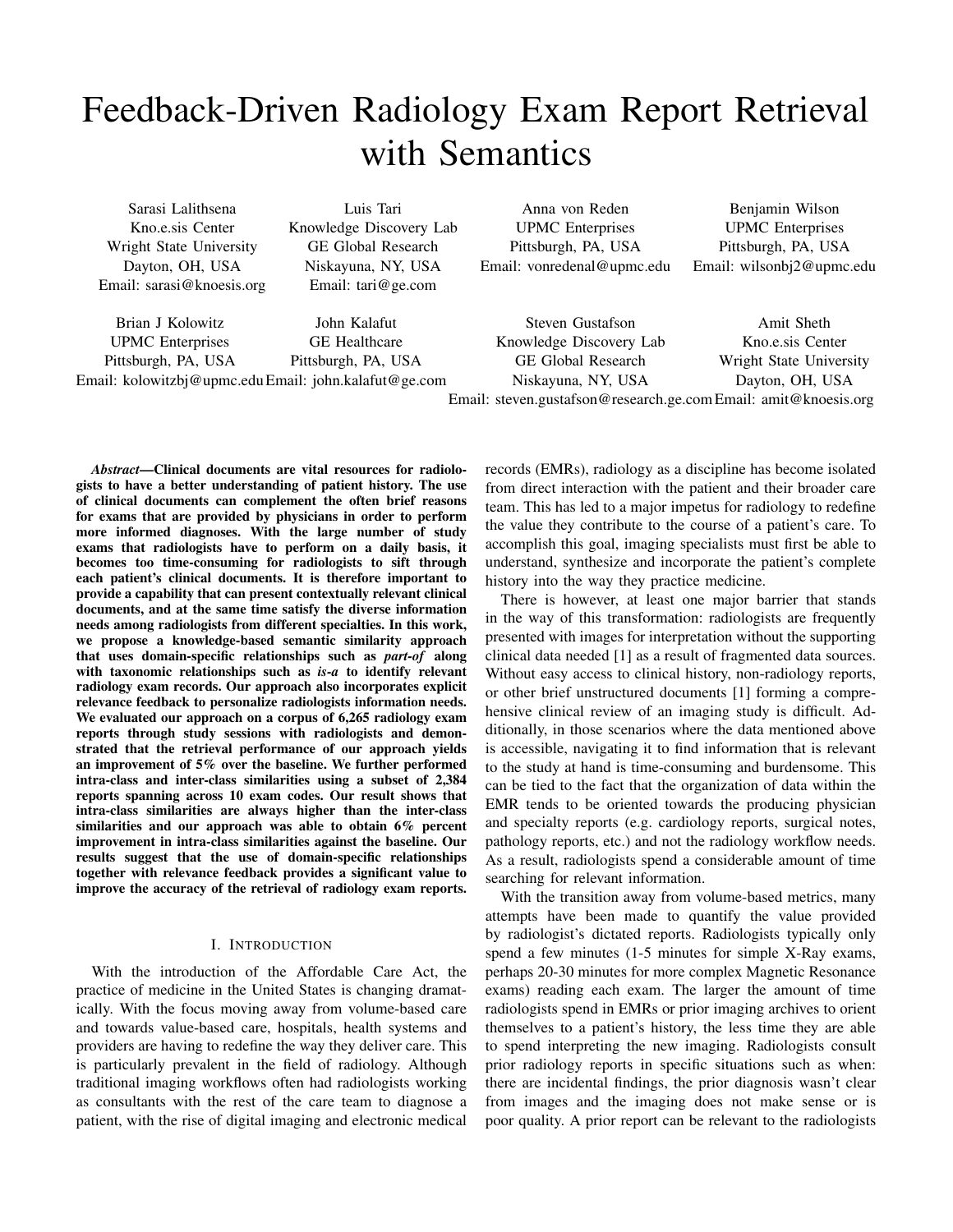based on many factors such as: body region, category of the disease (Trauma, Vascular, Infection, Tumor, Metabolic), and symptoms particularly if acute (nausea, bleeding). Providing a targeted, actionable report of their findings to radiologists is critical, ideally a report that actually answers another physician's specific clinical questions.

With an algorithm to retrieve and prioritize reports of a patient that are more likely to contain valuable context for the current exam, radiologist's time and focus can be more efficiently applied to image analysis and providing a narrower differential diagnosis in their final interpretation. Examples of context include whether or not the exam is a followup for an existing condition or an isolated exam for an acute symptom, whether the patient has secondary diagnoses related by anatomical region or disease type, and whether the ordering provider has supplied a specific hypothesis or inquiry elsewhere in the record. Equipped with these answers, radiologists may perceive the images themselves differently and may even notice imaging anomalies or disease progression that otherwise would go unreported.

Lexical and statistical-based methods have been widely adopted in the information retrieval research area in extracting relevant documents based on an information need. However, lexical-based methods fall short in certain cases when there is no lexical similarity between the terms in the query and the documents. For example, suppose foot pain is the patient's reason for exam and the patient might have been diagnosed with diabetes before, radiologists may be particularly interested in realizing such a history of diabetes when performing their diagnoses. But, documents with mentions of *diabetes* would not be retrieved by lexical-based methods with *foot pain* as the retrieval query. An ideal system would need to realize the semantic relations between foot pain and diabetes in order to perform a successful retrieval.

Knowledge-based semantic similarity methods [2], [3] serve as an important component for information retrieval tasks, especially when lexical and statistical methods fall behind. These methods use the semantics of the concepts and their relationships to fill the gap left by the lexical and statistical methods. Researchers in biomedical and healthcare domain have contributed to the development of large number of knowledge bases, such as MeSH (Medical Subject Headings), ICD taxonomy (International Classification of Diseases) and SNOMED CT which makes this domain a suitable candidate to use these knowledge-based semantic similarity methods. [4] proposes an approach based on knowledge-based semantic similarity to compute the document similarity in the context of radiology reports using SNOMED. This work uses only taxonomic relationships and ignores the domain specific relationships. However, domain-specific relationships such as *part-of*, *causes* (between diseases and symptoms) and *treats* (between medications and diseases/symptoms) play a key role in identifying the contextually relevant information.

To address this, our approach presented in this paper adopts existing knowledge-based semantic similarity methods to leverage the semantics of multiple relationships defined in the knowledge bases. Furthermore, the proposed approach incorporates the explicit relevant feedback to personalize the results for radiologists. Concrete contributions of this work are as follows:

- Propose an approach to leverage knowledge-based semantic similarity methods with multiple relationships to identify the contextually relevant patient's records.
- Incorporate the explicit relevant feedback to personalize based on user's need.
- Demonstrate our approach for relevancy retrieval and feedback incorporation for a radiology exam corpus.

A popular approach adopted by relevance feedback algorithms is to modify the original query by considering feedback for original results. Feedback can be explicit or implicit. Here, we adopt explicit relevance feedback, particularly Rocchio relevance feedback [5], which is a well-known algorithm for explicit relevance feedback by incorporating feedback into the vector space model through query rewriting. In the biomedical and healthcare domain [6] uses Rocchio to expand the query on top of the MeSH hierarchy to retrieve relevant documents from MEDLINE. Rocchio algorithm is being used by [7] to improve retrieval performance. To our knowledge, our approach is the first to address the different information needs among various radiology specialties by applying semantic similarity to radiology reports together with Rocchio relevance feedback to take into account the explicit feedback by radiologists.

The rest of the paper is organized as follows. Section II describes the related work and Section III describes our approach. Section IV describes the evaluation set up and then discusses the result. Finally, Section IV concludes with suggestions for future work.

#### II. RELATED WORK

Similarity measures have been applied to various natural language processing tasks that include text segment similarity [2], paraphrase detection [8] and sentence similarity [9]. These methods can be broadly categorized into: a) knowledge-based similarity measures where similarity is based on information gained from semantic network, b) corpus-based similarity measures where similarity is based on information gained from large corpora.

Our work can be categorized as a knowledge-based similarity approach; the remainder of this section will only be contrast to such approaches while readers can refer to more details on semantic similarity methods in these survey papers [10] and [11]. Knowledge-based similarity measures are mainly of two types: a) Path-based e.g., Leacock and Chodorow [12], Wu and Palmer [13]; b) Information-content-based e.g., Resnik [14], Lin [15]. Existing work on measuring the similarity of two medical terms mainly use the hierarchical arrangements of the terms in an knowledge base without [3], [16] or with corpus information [17]. Techniques on term similarity have also been used in various approaches in biomedical and healthcare domains such as document similarity [4] and document clustering [18].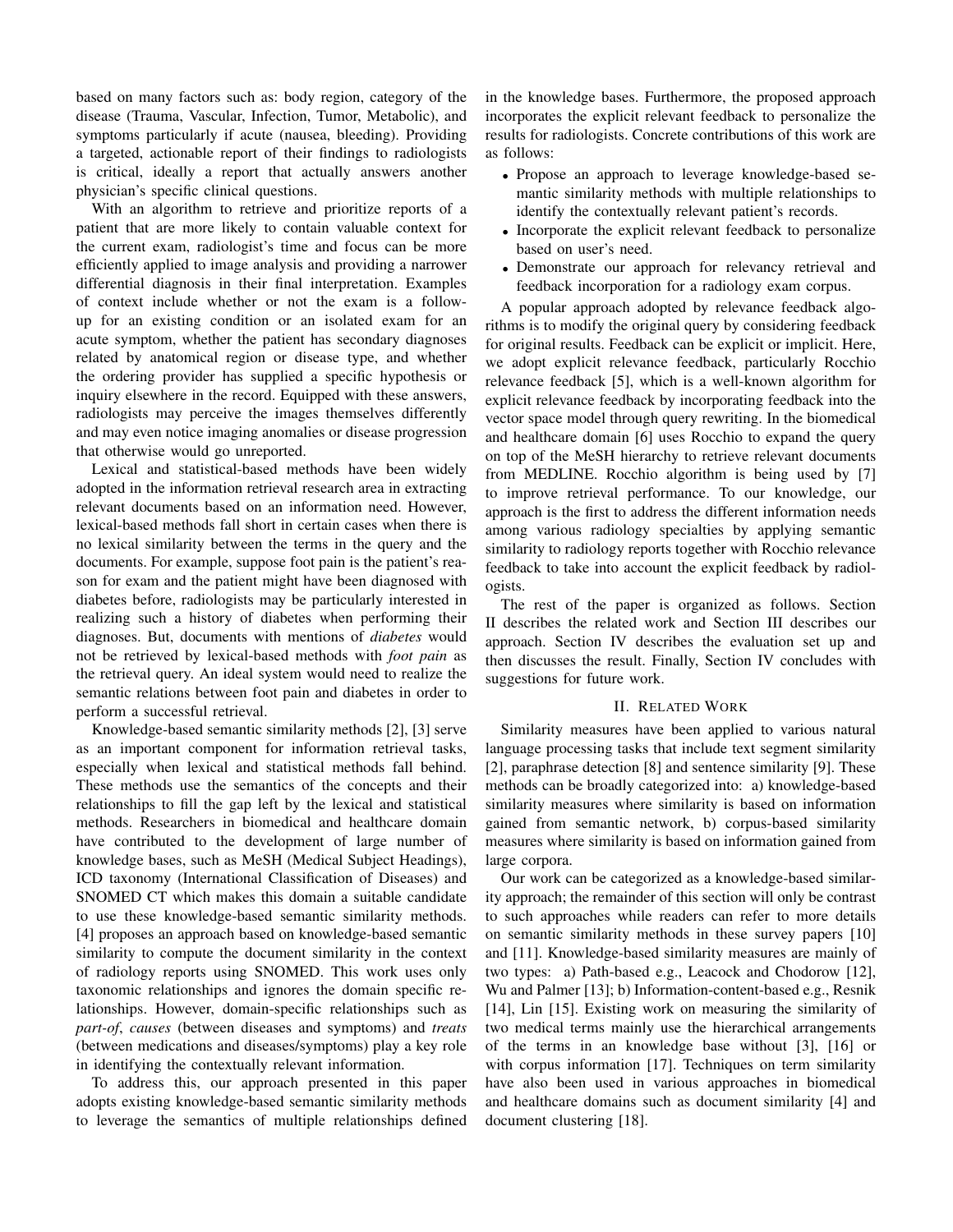The case-based reasoning system proposed by [19] uses cosine similarity with a domain-specific ontology to measure the similarity of the medical encounters by enhancing term weights using relationships. The inter-patient record similarity technique proposed by [20] uses knowledge-based similarity using shortest path, sub classes and information content. Their evaluation shows that incorporating additional information from a knowledge base improves the similarity calculation. Vaidurya [21] explores the concept hierarchy to identify relevant document for clinical-guideline search engine. In addition to the above work, XOntoRank [22] ranks and returns sub trees of XML documents that either contain or are associated with the query terms through the ontological references. Patient similarities are also being used in predicting the health status of a patient by [23] and their approach represents the patient records as a vector with bag of features based on the features identified.

Among the existing work, the closest to ours is the approach by [4] which uses a vector space model with taxonomic relationships (i.e. *is-a* relationships) based on the SNOMED CT clinical ontology to calculate similarity among patient records. This approach represents each patient record as a vector of concepts from SNOMED CT and weights are assigned to the concepts based on the concepts appearing in the document and parent concepts obtained from the hierarchy of SNOMED CT. Weights are assigned based on the shortest path between the annotated concept and the parent concept. However, domain-specific relationships such as *part-of*, *causes* (between diseases and symptoms) and *treats* (between medications and diseases/symptoms) play a key role in identifying contextually relevant information. Our work differs from [4] in several aspects: a) the use of RadLex ontology<sup>1</sup>, a controlled terminology for radiology developed by Radiology Society of North America (RSNA); b) the use of domain-specific relationships, in particular *part-of* relationships; c) the use of feedback mechanism in an attempt to satisfy the different information needs for various radiology specialties.

#### III. APPROACH

Our proposed approach identifies prior radiology reports of a patient which are contextually relevant based on the reason for exam. A radiology exam report typically contains multiple sections: (i) *Study Description*; (ii) *History*; (iii) *Comparison*; (iv) *Finding* and (v) *Impression*. Figure 3 shows an example of a radiology exam report. Data contained in the reason for exam field is often brief, consisting of a few keywords and abbreviations, such as *ankle pain*. In some instances, the reason for exam may contain many terms but describe a variety of possible conditions which leads to the need to associate information in a more robust way, such as *tachycardia and short of breath s/p ankle surgery 2 weeks ago; tachycardia; Other dyspnea and respiratory abnormality*. Accurate and comprehensive retrieval of relevant prior radiology reports requires the semantic understanding of the terms appearing in



Fig. 2. *The concept tooth and its related concepts through the is-a relationship.*

the textual description of the reports and the reason for exam. For example, reports that state "lower extremity" and "leg" can be considered as relevant when realizing that leg is part of lower extremity. This illustrates the need for an approach that goes beyond the lexical understanding of terms in identifying radiology reports that are relevant to the reason for exam.

Semantic understanding in our approach is achieved by processing the textual description of the reason of exam as well as the study description of radiology exam reports using a vector-based semantic similarity with ontologies. The core idea behind our approach is to define a similarity measure that takes advantages of the ontological relations among the terms appearing in the textual description. Examples of ontological relations include subclass or *is-a* relationships, subcomponent relations also known as *part-of* relationships and causal relationships. Fig. 2 shows the concept *tooth* and its related concepts through the *is-a* relationships. According to the figure, concepts *canine tooth*, *molar tooth* and *premane tooth*, *organ with organ cavity*, *cavitated organ* and *organ* are identified as related concepts. By representing text description in the form of vectors, this enables us to encode the concepts that appear in the text, as well as their ontological relations with other related concepts. With the vector representation, it becomes feasible to adopt similarity measures such as cosine similarity and utilize concepts and their ontological relationships to compute similarity efficiently. Such kind of similarity computation can capture the implicit relations between terms that can otherwise be hard to capture by lexical-based approaches.

In the rest of the section, we describe the technical details of our approach. Figure 1 depicts the steps involved in generating the vector representation of radiology exam reports and reason for exam. The subsection III-A describes how our approach represents both prior radiology exam reports and reason for exam as weighted vectors of ontological concepts. This involves the annotation of the terms appearing in the radiology exam reports and the reason for exam using the ontological concepts and then exploring the ontology to identify the related concepts to the actual terms. Such annotation results in vectors of weights representing the involved concepts and their ontological relations. To determine the similarity between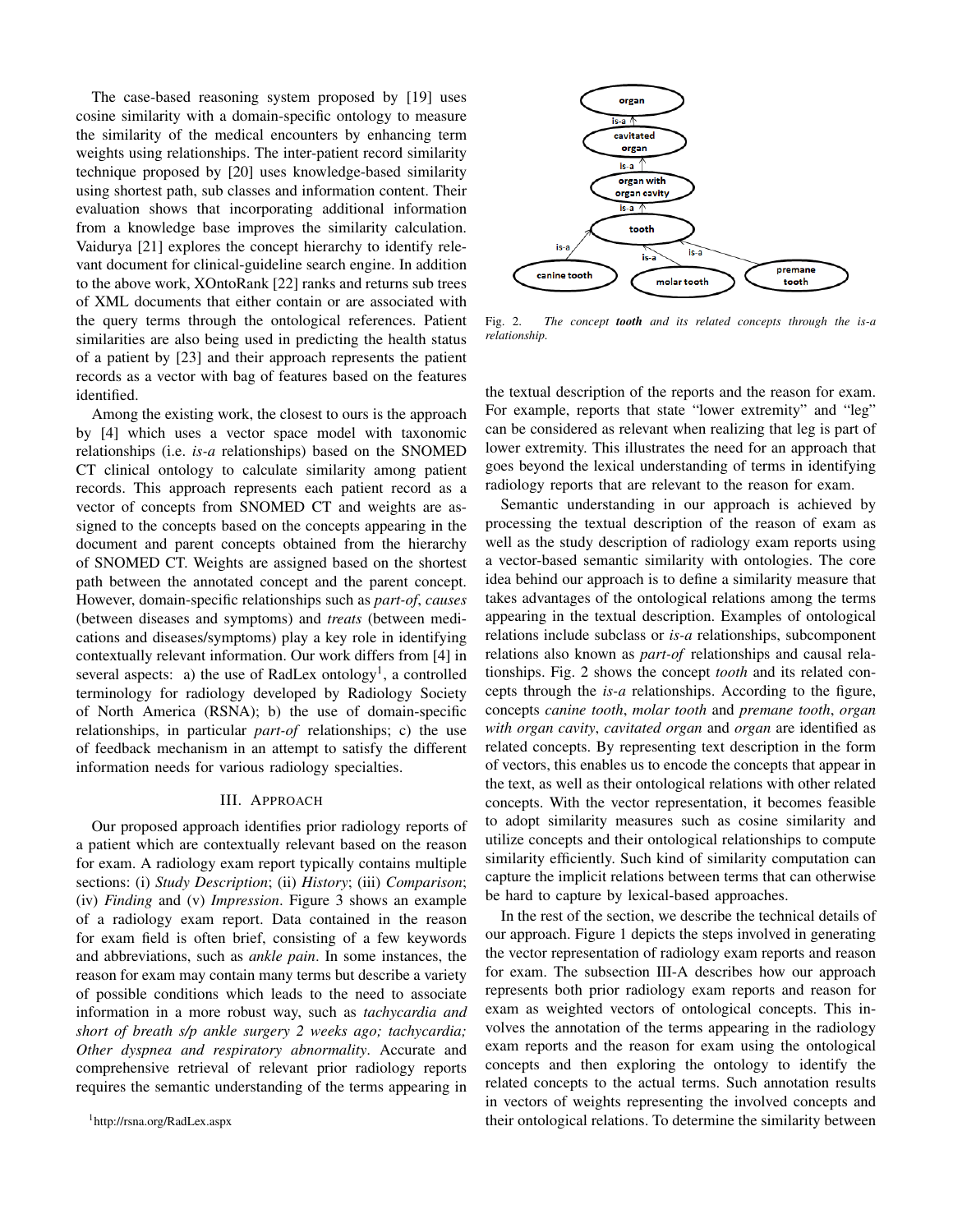

Fig. 1. *Workflow for Vector Generation*

the radiology exam reports and the reason for exam, we adopt the cosine similarity measure and further extend the computation using Rocchio [24] to elicit user feedback for results refinement. Details can be found in subsections III-B and III-C.

#### *A. Semantic Vector Generation*

The core component of our approach lies in the vector representation of radiology exam reports and reason for exam that are represented in the form of vectors of concepts. The vector size corresponds to the number of concepts in the ontology used for processing. In this case the RadLex ontology [25] was used in the processing of radiology reports and reason for exam. The RadLex ontology is a controlled terminology for radiology with more than 68,000 concepts C where  $C = \{c_1, c_2, \ldots, c_n\}$  and n is the total number of concepts.

The first text processing step is to apply lemmatization to both the ontology as well as the text fragments that are combined from the various sections for each report. Here, we use  $ClearNLP<sup>2</sup>$  for lemmatization and Apache UIMA ConceptMapper<sup>3</sup> for concept annotation. With the use of the RadLex ontology, synonyms are also considered during the concept annotation process. For example "thorax" and "chest" are often used interchangeably and the annotation maps both to the same concept *radlex:RID1243* (thorax) in the RadLex ontology. At the end of this step, we represent each text

<sup>3</sup>https://uima.apache.org/

COMPLETE CERVICAL SPINE: HISTORY: Cervical radiculopathy. **COMPARISON:** MRI 8//13/2013. Views: 4 or 5 views. CPT 72050. **IMPRESSION:** Normal alignment. Degenerative disc disease seen at C4-5, C5-6, and C6-7. No fracture seen. Normal prevertebral soft tissues. Flexion and extension views show no significant motio abnormality. Left greater than right bilateral carotid bulb vascular calcification noted.

Fig. 3. *Sample Radiology Exam Report*

fragment  $tf$  as a set of annotated concepts  $AC_{tf}$  where,

$$
AC_{tf} = \{c_j | c_j \text{ appears in } tf\}
$$

Each text fragment  $tf$  is represented as a vector of concepts  $\vec{t}$  in  $\mathbb{R}^n$  i.e.  $\vec{t} = (t_1, \ldots, t_n)$ . Traditional vector representation in information retrieval uses the total number of terms in the text as the dimension of the vector and uses tf-idf (term frequency-inverse document frequency) to calculate the relevance of each term to the text. In our case, we use ontology concepts as the dimension of these vectors. In the vector  $\vec{t}$ , the value of *i*-th position  $t_i$  corresponds to the strength of association of concept  $c_i$  to the text fragment  $tf$ . Relationships defined in the ontology drives the identification of semantically relevant concepts. A *text fragment relationship vector*  $\vec{t}_r$  is generated for each relationship  $r$  for a text fragment  $tf$ . In our case, we consider the ontology relationships *is-a* and *part-of* for the vector representation.

Vector representation consists of annotated concepts and related concepts. Initially, all the vector positions will be assigned to 0 and values for each vector position  $t_{ri}$  (i.e. *i*-th position in vector  $\vec{t_r}$ ) are assigned as follows:

<sup>2</sup>http://www.clearnlp.com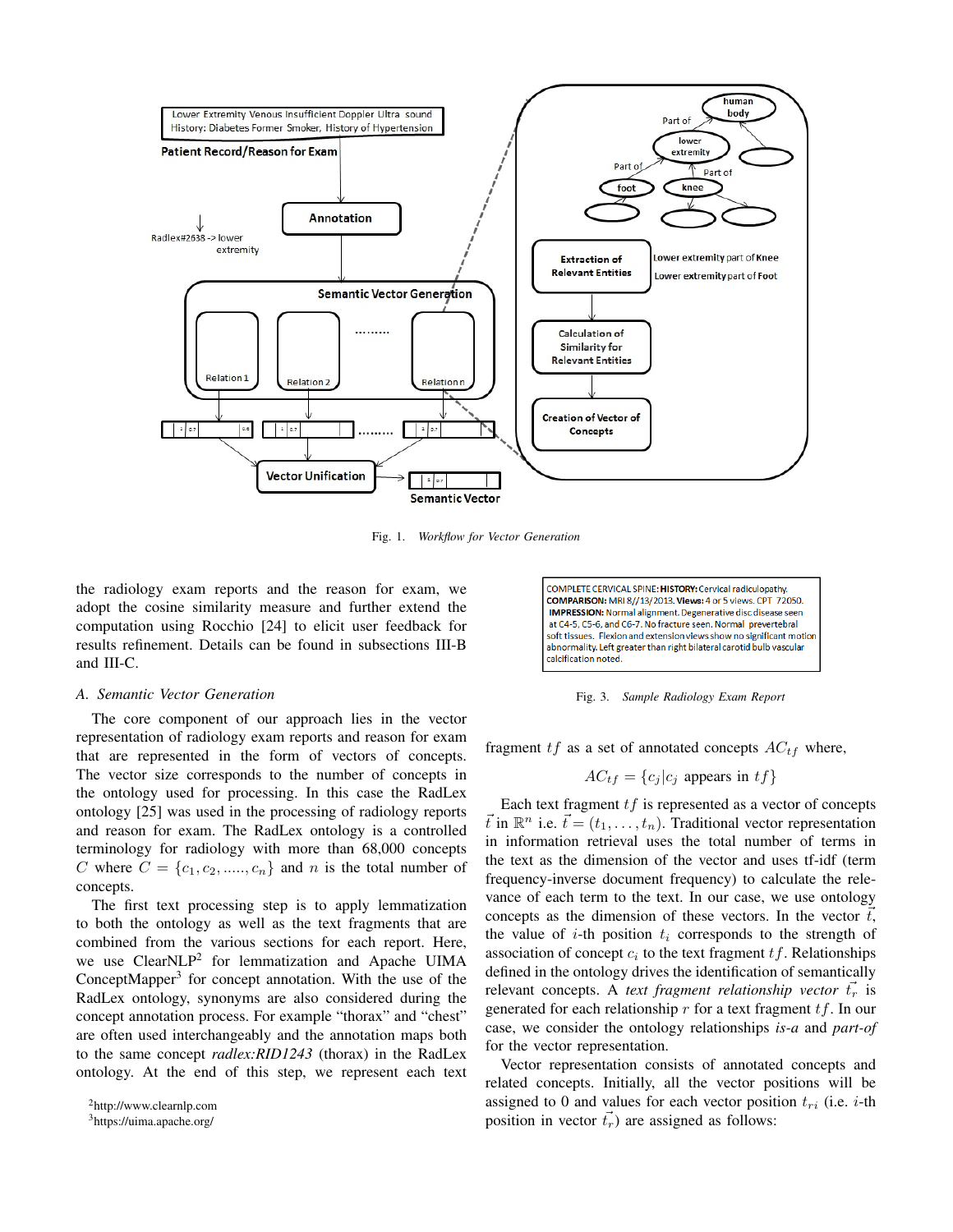$$
t_{ri} = \max_{c_m \in AC_{tf}} Sim(c_i, c_m)
$$

 $Sim(c_i, c_m)$  is defined as the conceptual similarity between the two concepts based on the path length of the two concepts.

$$
Sim(c_i, c_m) = \begin{cases} 0 \text{ if } PathLength(c_i, c_m) = 0\\ \frac{1}{PathLength(c_i, c_m)} \text{ otherwise} \end{cases}
$$

 $PathLength$  is defined as the number of nodes of the shortest path between  $c_i$  and  $c_m$  inclusively. For example, the conceptual similarity of *molar tooth* with respect to the *tooth* is 0.5.  $PathLength(c_i, c_m)$  is 1 when  $c_i = c_m$  and  $Sim(c_i, c_m)$  is 0 if a path does not exist between  $c_i$  and  $c_m$  in the ontology. In calculating the similarity, only those concepts within a path length of 3 from the annotated concepts are being considered.

The last step of the vector representation is to create a unified vector  $\vec{t}$  by unifying all relationship-based vectors. The value for vector position  $t_i$  is assigned by considering the *i*-th positions among the text fragment relation vectors  $t_1, \ldots, t_k$ .

$$
t_i = max(t_{1i}, \ldots, t_{ki})
$$

where  $k$  is the number of relationship types.

#### *B. Relevant Report Retrieval*

The process of semantic vector generation is applicable to both radiology exam reports as well as the reason for exam. In the deployment of our approach, the reason for exam is treated as a query to retrieve the relevant radiology exam reports. This means that the semantic vector generation module is applied to the radiology exam reports as an offline task so that vectors for each patient record are created in advance. During run time, the semantic vector representation module is applied to the reason for exam and the corresponding vector is used to retrieve the relevant radiology exam reports in the form of vectors. The next step is to utilize the semantic vectors to compute the similarity between the reason for exam  $q$  and each prior report p based on cosine similarity as defined below in Equation 1.

Similarly 
$$
(\vec{q}, \vec{p}) = \frac{\sum_{i=1}^{n} q_i * p_i}{\sqrt{\sum_{i=1}^{n} (q_i)^2} \sqrt{\sum_{i=1}^{n} (p_i)^2}}
$$
 (1)

Using the cosine similarity, a ranked list of prior radiology exam reports is then presented to the radiologists.

#### *C. Relevance Feedback*

Radiologists working in different specialities may have different opinions as to which exams are most relevant with respect to the reason for exam. Such distinction shows that it is important to adapt the retrieval and ranking process to users' needs. The significance of incorporating implicit or explicit user feedback [26] has been widely discussed with respect to web search ranking. Here, we adopt an explicit relevance feedback in which users mark retrieved documents as relevant or irrelevant. This allows the system to contextualize the search results based on each domain expert's judgment.

Rocchio algorithm [24] is a commonly used approach for relevance feedback in information retrieval systems. This has been used in a number of previous works, including text categorization [27], [28] and contextual retrieval [29]. Rocchio algorithm works by modifying the query and considering the terms that occur in the documents that are rated as relevant by the users. This simulates the process of a user changing the original query by looking at the results. In our approach, we adopt the Rocchio algorithm to capture the explicit relevance feedback given by the radiologists to the initial result set. The original query is then adjusted based on user feedback so that the modified query is biased towards documents that are determined as similar to the ones that are marked as relevant. The original Rocchio algorithm was designed to work with binary feedback (relevant or irrelevant) from the users. Here, we allow users to rate the records ranging from 1 to 5 (lowest to highest) based on their relevancy. We made a simple extension to the original algorithm to reflect these ratings, as shown in Equation 2.

$$
\vec{q_m} = \alpha \vec{q_o} + \beta \frac{1}{|D_r|} \left( \sum_{i=1}^5 w_i \sum_{\vec{d_j} \in D_i} \vec{d_j} \right) + \gamma \frac{1}{|D_{nr}|} \sum_{\vec{d_k} \in D_{nr}} \vec{d_k}
$$
\n(2)

where  $q_m$  is the modified reason for exam vector,  $q_o$  is the original reason for exam vector,  $D<sub>r</sub>$  is the set of relevant patient records according to the feedback,  $D_{nr}$  is the set of irrelevant patient records.  $D_r$  is defined as  $D_1 \cup D_2 \cup D_3 \cup D_4$  $D_4 \cup D_5$ , with each  $D_i$  representing a set of patient records rated as i.  $\alpha$ ,  $\beta$  and  $\gamma$  are the weights assigned for the original query vector, relevant set of documents and irrelevant set of documents respectively.

#### IV. EVALUATION

To evaluate our approach, we used a corpus of 6,265 deidentified radiology exam reports and adopted the RadLex ontology for recognizing concepts that include subclasses of Body Parts (RID:13390), Pathophysiologic Findings (RID:4736), Symptoms (RID:39050) and Imaging Modality (RID:10311). Two different evaluation settings were used to assess the quality of our approach: evaluation with domain experts and evaluation based on intra-class and inter-class similarities. The first setting, described in section IV-A, aims to evaluate our approach based on the domain experts' judgments using standard information retrieval measures. The second setting is to evaluate the performance of the similarity approach based on intra-class and inter-class similarities. The intuition behind evaluation based on intra-class and interclass similarities is that the similarity approach should be able to assign high similarity scores for reports belonging to the same class, and on the other hand low similarity scores should be assigned to reports that are originated from different classes. Such intra-class and inter-class evaluation allows us to evaluate our approach on a large scale when study sessions with radiologists can only be done on a limited basis. We describe intra-class and inter-class evaluation in Section IV-B.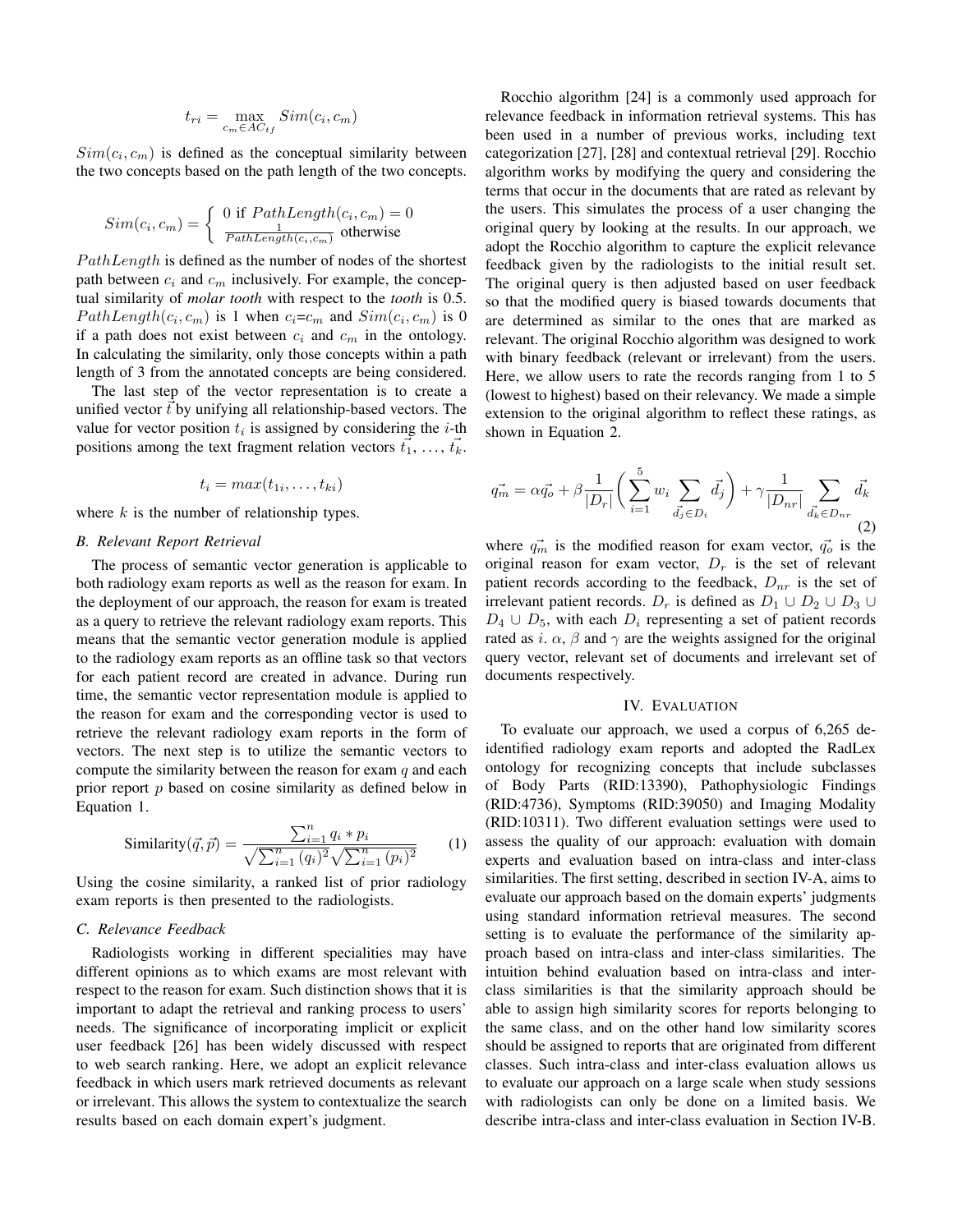|    | <b>Algorithm</b>                                         | <b>P1</b>    | P <sub>2</sub> | P3           | <b>P4</b> | <b>P5</b>  | <b>P6</b>      | <b>P7</b> |     |                                                     | <b>P1</b> | P <sub>2</sub>          | P3      | <b>P4</b> | <b>P5</b>  | <b>P6</b>    | <b>P7</b> |
|----|----------------------------------------------------------|--------------|----------------|--------------|-----------|------------|----------------|-----------|-----|-----------------------------------------------------|-----------|-------------------------|---------|-----------|------------|--------------|-----------|
|    |                                                          | <b>Neuro</b> | AI             | General      | AI        | <b>MSK</b> | <b>Chest</b>   | AI        |     | <b>Algorithm</b>                                    |           | AI                      | General | AI        | <b>MSK</b> | <b>Chest</b> | AI        |
|    | <b>XR LEFT RIBS INCLUDING</b><br><b>CHEST</b>            | 1            |                |              | 1         | 1          | $\overline{2}$ |           |     | <b>CT THORAX WITHOUT</b><br><b>CONTRAST</b>         |           |                         |         | a         | 1          |              |           |
|    | <b>CT THORAX</b><br><b>WITHOUT CONTRAST</b>              | 2            | י              | $\mathbf{2}$ | 2         | 2          | 1              | 2         |     | <b>CT CHEST</b>                                     | 7         | 2                       | 2       | 2         | 2          | 2            | 2         |
| з  | <b>ABDOMEN X-RAY</b>                                     | 5            | 4              | 5            | 5         | 3          | 3              | 6         | 3   | <b>CT CHEST</b>                                     | 3         | $\overline{\mathbf{3}}$ | 3       | 3         | 3          | 3            |           |
| 4  | <b>XR RIGHT FINGER(S)</b>                                |              | 8              | 57           |           |            |                |           | 4   | <b>XR CHEST</b>                                     | 4         | 4                       | 4       | 4         | 4          | 4            | 4         |
| 5  | MRI CHEST WALL                                           | 3            | з              | 3            | 3         | 4          | 4              | 3         | 5   | <b>CT NECK WITH CONTRAST</b>                        | 5         | 6                       | 6       | 5         | 5          | 7            |           |
| ត  | <b>MR RIGHT KNEE</b>                                     |              | 57             | 6            |           |            |                |           | ٠   | <b>CT COMPLETE CERVICAL</b><br><b>SPINE</b>         |           |                         | 5       |           | 6          | 8            |           |
| 51 | <b>MR THORACIC SPINE</b>                                 | 4            | 5              | 4            | 4         | 5          | 5              | 4         | с   | <b>ABDOMEN X-RAY</b>                                | 5         | 5                       | 7       |           | 8          |              |           |
| 8  | CT LEFT FOOT WITHOUT<br><b>CONTRAST</b>                  |              | 10             | 9            |           |            |                |           | 8   | <b>ABDOMEN X-RAY</b>                                | 8         | 8                       | 8       |           | 9          | 6.           |           |
| 9  | <b>BILATERAL VASCULAR</b><br><b>ANKLE-BRACHIAL INDEX</b> |              | 9              | 8            |           |            |                |           | 9   | <b>XR SACRUM AND COCCYX</b>                         |           | 5                       | W       |           |            |              |           |
| 10 | <b>NUCLEAR MEDICINE</b><br>PARATHYROID SCAN              |              | G.             | 10           |           |            |                | 5         | 10  | <b>XR RIGHT HAND COMPLETE</b>                       |           | 10                      | 10      |           |            |              |           |
|    |                                                          |              |                |              |           |            |                |           | 33  | MRI RIGHT KNEE WITHOUT<br><b>CONTRAST</b>           |           | 33                      | W.      |           |            |              |           |
|    |                                                          |              |                |              |           |            |                |           | 352 | <b>XR RIGHT FOOT COMPLETE</b>                       |           | 9                       | 9       |           |            |              |           |
|    |                                                          |              |                |              |           |            |                |           | 33  | <b>RIGHT DIGITAL DIAGNOSTIC</b><br><b>MAMMOGRAM</b> | 6.        |                         |         |           | 7          |              |           |

Fig. 4. *Results generated by our vector-based semantic similarity algorithm compared by the seven radiologists (P1 to P7) on 2 queries: (left) Q1: XR Chest, Rib Fracture and (right) Q2: CT Chest, Lung Nodule*

#### *A. Evaluation with Domain Experts*

In order to measure the accuracy of the algorithm, we compared examples of its output against radiologists' rankings of the same radiology exam reports. Our participants were seven radiologists of varying levels of experience and with a focus in one of several subspecialties (3 Abdominal, 1 Chest, 1 Neuro, 1 Musculoskeletal and 1 Generalist). We selected two exam queries: XR Chest with RFE: Rib Fracture (Q1) and CT Chest with RFE: Lung Nodule (Q2), and used our approach to rank the patients' prior imaging exam records for each query.

We transformed the top 20 records for each query into a series of laminated cards containing a) the exam description (i.e. MR THORACIC SPINE), b) the similarity score in  $%$ format (i.e. 57% match), c) the exam "history" text from the record, and d) the exam "impression" text from the record. These items represent the data a radiologist would be most likely to reference when searching for an appropriate prior exam comparison.

We created an additional set of cards that showed the same 20 records, but substituted the algorithm's similarity score with an indication of whether the body part and/or modality matched those in the query (e.g. for Q1, all XR Chests, XRs, and Chest exams would be prioritized). This notion of similarity more closely approximates prior exam relevancy models used by radiologists in existing software. Each radiologist was presented with the top results from both sets of cards side-by-side, and was asked to qualitatively compare the two methods of determining similarity, first for Q1 and then for Q2. The radiologists were then asked to rearrange the cards to show their preferred ranking for the set of exam records presented by our algorithm as shown in Figure 4.

We also captured the qualitative reasoning behind each radiologist's preferred rankings, so as to better understand what features in the records could be targeted to improve the algorithm. It also allowed us to understand the benefits of using a similarity algorithm to rank prior imaging records as an alternative to the more standard anatomy/modality-matching

|                  |     |                                                 |      | O2   |      |
|------------------|-----|-------------------------------------------------|------|------|------|
|                  |     | RPrec@2 RPrec@5 RPrec@8 RPrec@2 RPrec@5 RPrec@8 |      |      |      |
| <b>BOC</b>       | 0.5 | 0.59                                            | 0.67 | 0.71 | 0.85 |
| ISA              | ი 5 | 0.73                                            | 0.72 | 0.71 | 0.85 |
| VSS <sup>1</sup> |     | 0.73                                            | 0.72 | 0.88 | 0.93 |

TABLE I PERFORMANCE COMPARISON AMONG OUR VECTOR-BASED SEMANTIC SIMILARITY APPROACH (VSS), BAG-OF-CONCEPTS (BOC) AND CONCEPTS WITH IS-A RELATIONSHIPS (ISA)

method.

Radiologists' final rankings after discussion were used as a standard to refine and evaluate the algorithm. We adopted *R-Precision* [30], a commonly used IR evaluation metric, as our metric to evaluate the overall performance of our approach. R-Precision is the precision at rank R (denoted as  $RPrec@R$ ), where  $R$  is the number of documents relevant to the query. We compute  $RPrec@R$  for different values of R,

$$
RPrec@R = \frac{r}{R}
$$

where  $r$  is the number of relevant documents retrieved by the system among top- $R$  documents.

*1) Results and Analysis on Vector-based Semantic Similarity:* To assess the quality of the initial rankings based on our approach, we compute R-Precision values for the results generated by our vector-based semantic similarity approach  $(VSS)$  by considering each radiologist's ratings separately. We compared our approach with two baseline approaches: bag of concepts (BOC) and concepts with *is-a* relationships  $(ISA)$  approaches. Figure 4 shows the initial actual rankings of reports that are assigned by the algorithm.

We summarize the above result by taking the average of all radiologists for each  $RPrec@R$  for each approach. As shown in Table I, our approach out-performs both BOC and ISA approaches for Q2 and is on par for Q1. Our approach performing on par with the ISA approach for Q1 indicates that concepts added as a result of part-of relationships do not provide extra values in retrieving results for Q1. But note that, even for the Q1 RPrec@2 is higher than baseline approaches,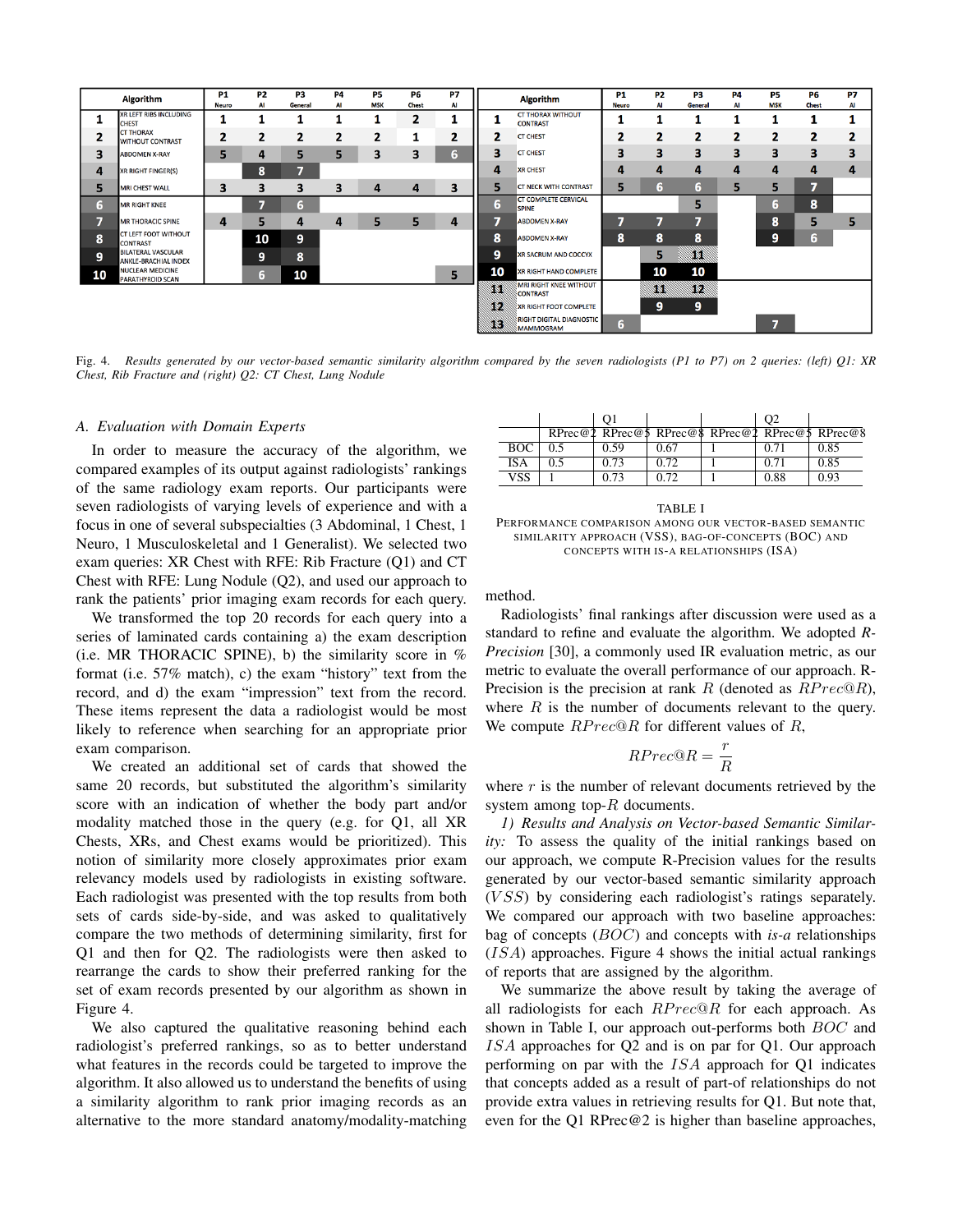|         |            |       | Ol         |       |       | O2    |            |       |            |       |       |       |
|---------|------------|-------|------------|-------|-------|-------|------------|-------|------------|-------|-------|-------|
|         | <b>BOC</b> |       | <b>ISA</b> |       | VSS   |       | <b>BOC</b> |       | <b>ISA</b> |       | VSS   |       |
|         | No         | With  | No         | With  | No    | With  | No         | With  | No         | With  | No    | With  |
|         | Feed-      | Feed- | Feed-      | Feed- | Feed- | Feed- | Feed-      | Feed- | Feed-      | Feed- | Feed- | Feed- |
|         | back       | back  | back       | back  | back  | back  | back       | back  | back       | back  | back  | back  |
| RPrec@2 | 0.5        |       | 0.5        | 0.5   |       |       |            |       |            |       |       |       |
| RPrec@5 | 0.58       | 0.56  | 0.73       | 0.73  | 0.73  | 0.73  | 0.71       | 0.74  | 0.71       | 0.71  | 0.88  | 0.88  |
| RPrec@8 | 0.67       | 0.67  | 0.76       | 0.76  | 0.76  | 0.78  | 0.85       | 0.79  | 0.85       | 0.85  | 0.93  | 0.93  |

TABLE II COMPARISION OF R-PRECISION VALUES BEFORE AND AFTER FEEDBACK AMONG THE THREE APPROACHES

|                                        |                | <b>BOC Before Feedback</b> |      | After Feeback P1 | After Feedback P2 |       |  |
|----------------------------------------|----------------|----------------------------|------|------------------|-------------------|-------|--|
|                                        | Rank           | Score                      | Rank | Score            | Rank              | Score |  |
| XR LEFT RIBS INCLUDING CHEST:          |                |                            |      |                  |                   |       |  |
| <b>ABDOMEN X-RAY</b>                   | 2              | 0.5                        | 4    | 0.518            | 4                 | 0.585 |  |
| XR RIGHT FINGER(S)                     | $\mathfrak{D}$ | 0.5                        | 3    | 0.63             | 3                 | 0.634 |  |
| CT THORAX WITHOUT CONTRAST             | $\mathfrak{D}$ | 0.5                        | 2    | 0.74             | $\mathfrak{D}$    | 0.707 |  |
| NUCLEAR MEDICINE PARATHYROID           | 5              | $\Omega$                   | 9    | 0.012            | 10                | 0.01  |  |
| <b>SCAN</b>                            |                |                            |      |                  |                   |       |  |
| <b>VASCULAR</b><br>ANKLE-<br>BILATERAL | 5              | $\Omega$                   | 9    | 0.012            | 9                 | 0.06  |  |
| <b>BRACHIAL INDEX</b>                  |                |                            |      |                  |                   |       |  |
| MR RIGHT KNEE                          | 5              | $\Omega$                   |      | 0.185            |                   | 0.243 |  |
| MR THORACIC SPINE                      | 5              | $\Omega$                   |      | 0.185            |                   | 0.243 |  |
| CT LEFT FOOT WITHOUT CONTRAST          |                | $\theta$                   | 5    | 0.37             | 5                 | 0.341 |  |
| MRI CHEST WALL WITHOUT CON-            | 5              | $\Omega$                   | 6    | 0.271            | 6                 | 0.292 |  |
| <b>TRAST</b>                           |                |                            |      |                  |                   |       |  |

TABLE III

AN EXAMPLE OF THE CHANGED FEEDBACK FOR Q1 QUERY WITH BOC FOR RADIOLOGISTS P1 AND P2

and this is a good indicator that our approach was able to rank relevant result first compared to other approaches.

Domain experts rankings also suggest that the relevance of a prior report goes beyond the modality. Related to our first case *X-Ray Chest, Rib fracture*, almost all radiologists would rank *X-Ray Left Ribs* exams as important/relevant information to X-Ray Chest studies. Most radiologists consider the Abdominal X-Ray as relevant to X-Ray Chest primarily because there's a chance this exam would capture some of the lower ribs better than other modalities' view of the chest for the purposes of identifying a fracture.

*2) Results and Analysis on Relevance Feedback:* Differences in rating by different radiologists by the previous experiment emphasizes the need to personalize the results for each radiologist. To assess the performance in utilizing relevance feedback, we re-ranked the patient records by extending our semantic similarity algorithm with relevance feedback to adapt to the results rankings given by radiologists. Our algorithm requires the ratings given by the radiologists for the initial results and the weights for the parameters  $\alpha$ ,  $\beta$  and  $\gamma$  as its input. We performed experiments in determining the optimal values for the parameters  $\alpha$ ,  $\beta$  and  $\gamma$ . Our experiments showed that the optimal values for  $\alpha$  ranges from 0.4 to 1.0, while the value for  $\beta$  is 0.5 and  $\gamma$  is  $-0.1$ .

Table II summarizes the results with the R-Precision values before and after feedback incorporation for all three approaches, including our approach. We observed an improvement in the results after they were re-ranked by means of relevance feedback for a couple of cases. While we do not observe a significant performance improvement of relevance feedback approach over the original approach, we can see

| <b>Exam Code</b>  | <b>Description</b>                  | No.            |  |  |
|-------------------|-------------------------------------|----------------|--|--|
|                   |                                     | <b>Reports</b> |  |  |
| <b>CXR</b>        | Chest X-Ray                         | 665            |  |  |
| <b>MAMSCRNDIG</b> | Digital Mammogram Screening         | 599            |  |  |
| <b>DEXABOD</b>    | <b>DEXA Bone Density Exam</b>       | 279            |  |  |
| <b>USABDCOMP</b>  | Complete Abdominal Ultrasound       | 165            |  |  |
| <b>OSRCHESTCR</b> | <b>Outside Chest CR</b>             | 164            |  |  |
| <b>LUMBARSP</b>   | Lumbar Spine Exam                   | 117            |  |  |
| MAMDIAGDIG        | Bilateral Digital Diagnostic Mammo- | 108            |  |  |
|                   | gram                                |                |  |  |
| <b>USSOFTISSU</b> | Soft Tissue Ultrasound              | 105            |  |  |
| <b>CTABDPEL</b>   | CT Abdomen and Pelvis with Contrast | 97             |  |  |
| <b>USBREASTLT</b> | Left Breast Ultrasound              | 85             |  |  |

TABLE IV NUMBER OF REPORTS FOR EACH EXAM CODE, ITS DESCRIPTION AND NUMBER OF REPORTS

that the rankings of the reports are re-ordered in a way that is closer to the intent of the radiologists. Table III shows an example of how the results are changed before and after feedback by two radiologists P1 and P2 for query Q1 for the BOC approach. As depicted in Table III, before incorporating the feedback the system ranked *CT THORAX WITHOUT CONTRAST*, *ABDOMEN X-RAY* and *XR RIGHT FINGER(S)* in the same order for Q1. But after feedback, the system was clearly able to make the distinction that CT THORAX WITHOUT CONTRAST is more related to Q1 than the other two records. This shows the promise of relevance feedback which can cater to the information needs of radiologists from different specialties.

#### *B. Evaluation on Intra- and Inter-class Similarities*

Hosting study sessions with radiologists is an ideal way to obtain feedback and evaluate our approach. However,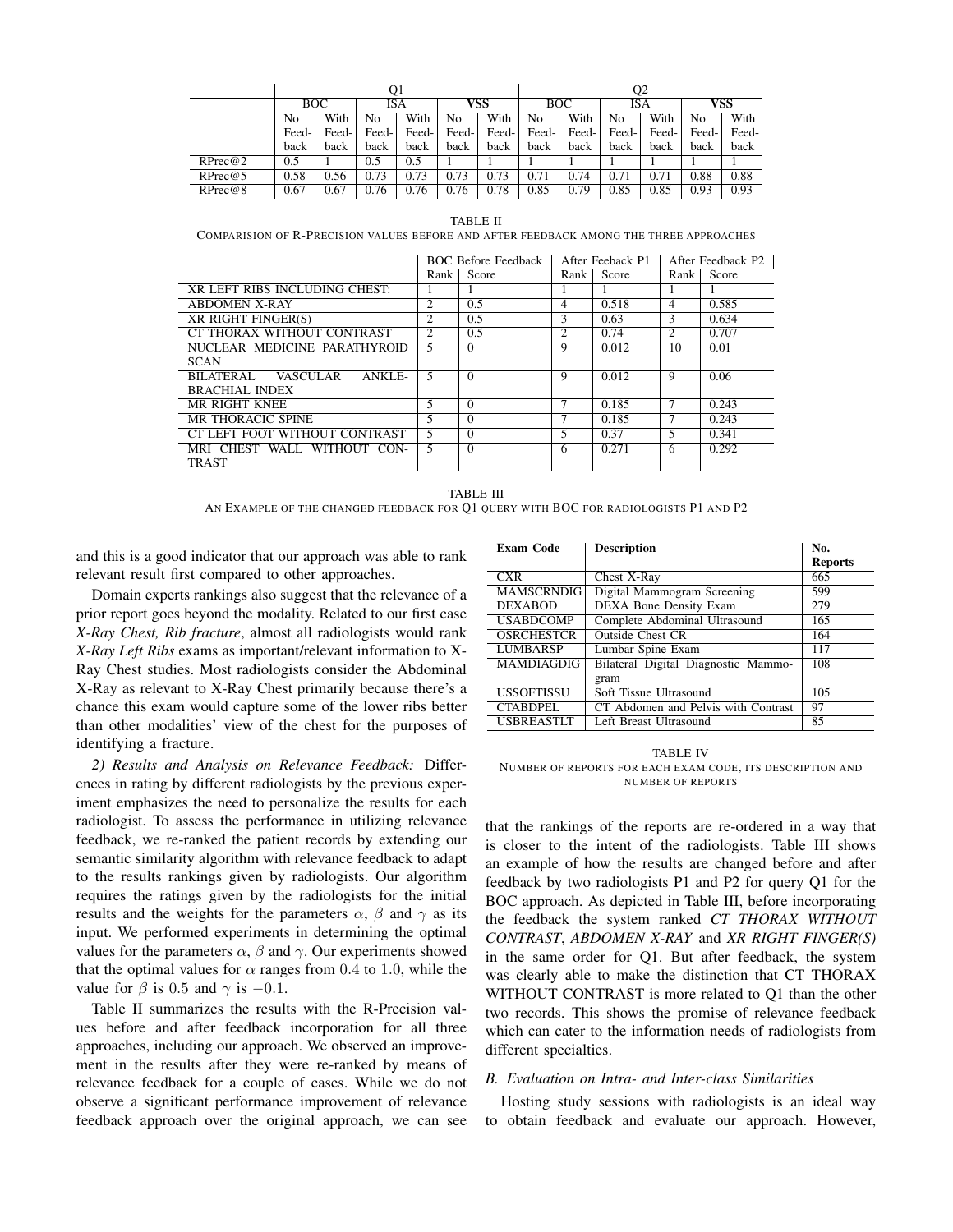such study sessions can only be done on a limited basis. We compensate the limited case studies by using *inter-class similarities* and *intra-class similarities* to further examine the effectiveness our approach, similar to the evaluation performed in [4].

*1) Experiment Setup:* We used exam codes as our classes to calculate the intra-class and inter-class similarities. Exam reports with the same exam code are considered as a single class. We selected 10 exam codes with the highest number of reports covering 2,384 reports. Table IV shows the number of reports for each exam code, resulting in 10 intra-class similarities and 45 inter-class similarities. As an example, for the two classes CXR and MAMSCRNDIG we considered two intra-classes (CXR-CXR and MAMSCRNDIG-MAMSCRNDIG) and one inter-class (CXR-MAMSCRNDIG) to compute similarity. In each of these cases, pairwise cosine similarity is applied across all possible patient record pairs to compute the averaged similarity.

*2) Analysis:* Table V shows the pairwise similarities for the 10 classes in our experiment setting. As expected intra-class similarities are always higher than the inter-class similarities. In order to illustrate the effect of the relationships we compared our vector-based semantic similarity approach  $(VSS)$ with the approaches using bag of concepts  $(BOC)$  and is-a relationships  $(ISA)$ . Also, we expect that with the semantic enhancements intra-class similarities will be increased and inter-class similarities will be decreased. Figure 5 and Figure 6 show the intra-class and inter-class similarities respectively for the three approaches.

On average, intra-class similarities across all classes were able to obtain a 6% increment via adding more relationships as given in Table VI. Out of the ten classes,

- 1) our approach outperforms the  $BOC$  and  $ISA$  approaches in three classes A, E, and I.
- 2) our approach performs in the same way as the  $ISA$ approach in five classes B, F, G, H and J .
- 3) our approach underperforms in two classes C, D.

In certain cases as in (1), it clearly shows the importance of incorporating *part-of* domain-specific relationships. For cases in (2), the *part-of* relationship does not contribute in improving the similarity. This is due to the unavailability of *part-of* relationships for the concepts appearing in the corresponding patient records.

However, for cases presented in (3) the inclusion of *partof* relationships negatively impacts the results. To analyze this, let's consider the class CXR in which our approach performs well and another class USABDCOMP in which our approach does not. We analyzed the effect of the expanded concepts being included by our approach as compared to the ISA approach by identifying the number of occurrences for these expanded terms across the reports. For this purpose, we take the 100 radiology exam report pairs with highest similarities. We observed that a significant number of the expanded concepts included for CXR reports indeed have a high number of frequencies across the reports, while only a handful of expanded concepts appear across the USAB-DCOMP reports. For instance, in the case of CXR there were 95 concepts appearing more than 180 times across all reports, and in the case of USABDCOMP there were only 10 concepts appearing more than 60 times. In fact, the maximum frequency of any concept appearing in USABDCOMP was only 79. That means, expanded concepts for USABDCOMP have a relatively low importance for that particular class of records which negatively affects the intra-class similarity. This illustrates that concepts included as a result of taxonomic and domain-specific relationships may have disparate impact on the retrieval process. One potential workaround to improve the performance is to restrict the concept expansion process to certain classes of reports. Another direction could be to only include expanded concepts that have a high number of occurrences in the reports.

| Approach   | Average Intra-<br>class Similarity | Average Inter-<br>class Similarity |
|------------|------------------------------------|------------------------------------|
| BOC.       | 0.47239                            | 0.154                              |
| <b>ISA</b> | 0.5046                             | 0.178                              |
| VSS        | 0.53694                            | 0.162                              |

TABLE VI AVERAGE INTRA-CLASS AND INTER-CLASS SIMILARITIES AMONG THE THREE APPROACHES

In the case for inter-class similarity, lower similarity scores would indicate better performances. Our vector-based semantic similarity approach (VSS) achieves an average similarity score of 0.162 as opposed to 0.154 and 0.178 for BOC and ISA approaches. While VSS achieves a better performance than the ISA approach, we did further analysis to investigate the performances comparing between our VSS approach and BOC approach. Out of the 45 cases of inter-class similarity, VSS achieves lower similarity scores, or in other words better performance, than the BOC approach for 28 cases. For the rest of the 17 cases, we observed that some of the pairs of classes are indeed related to each other. For instance, MAMSCRNDIG-MAMDIAGDIG are both classes of reports on mammograms but done in different protocols. MAMDIAGDIG-USBREASTLT and MAMSCRNDIG-USBREASTLT are classes of reports that refer to the same body part, and these pairs are assigned with higher similarity scores by our VSS approach as compared to BOC.

#### V. CONCLUSION AND FUTURE WORK

In this paper, we present an approach using domain-specific relationships particularly *part-of* relationships to retrieve the relevant patient records via knowledge-based semantic similarity methods. Our evaluation shows the importance of these relationships to improve the accuracy of the retrieval process compared to the approaches based on bag-of-concept and taxonomic relationships. Furthermore, our approach to incorporate explicit relevance feedback has the capability to adapt the result based on radiologists' individual needs.

We believe that the work contained in this study provides a foundation that can be refined and adapted to answer several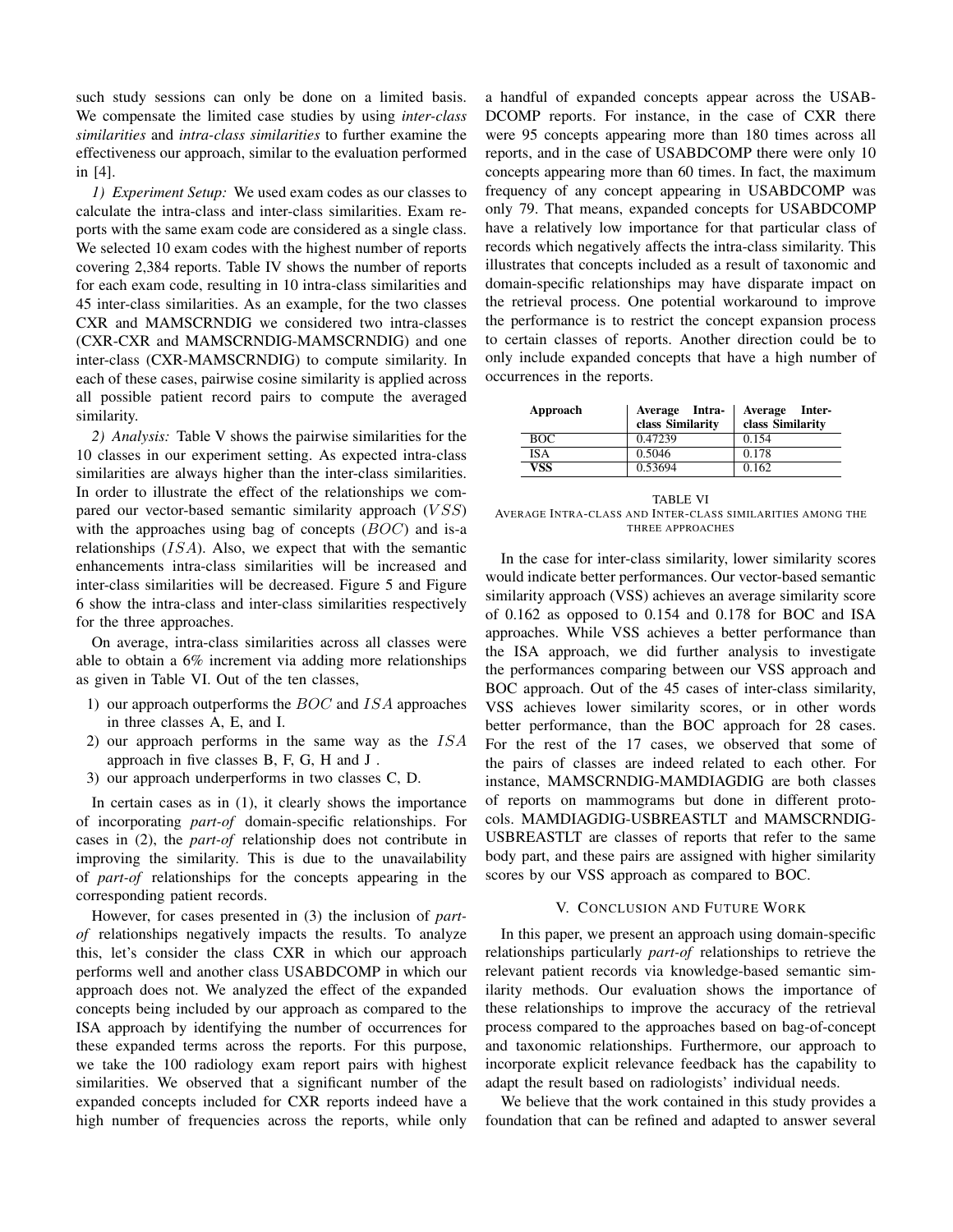|                | A      | B      | C      | D      | E      | F      | G      | Н      |        |        |
|----------------|--------|--------|--------|--------|--------|--------|--------|--------|--------|--------|
| (A) CXR        | 0.5265 | 0.1022 | 0.0902 | 0.0930 | 0.5193 | 0.1218 | 0.1183 | 0.1289 | 0.1383 | 0.1081 |
| (B) MAMSCRNDIG | 0.1022 | 0.7147 | 0.0841 | 0.2655 | 0.1070 | 0.0805 | 0.3519 | 0.2117 | 0.0862 | 0.3450 |
| (C) DEXABOD    | 0.0902 | 0.0841 | 0.6031 | 0.0582 | 0.0914 | 0.1923 | 0.1410 | 0.1409 | 0.0766 | 0.1381 |
| (D) USABDCOMP  | 0.0930 | 0.2655 | 0.0582 | 0.4496 | 0.0962 | 0.0959 | 0.1925 | 0.2059 | 0.1697 | 0.2101 |
| (E) OSRCHESTCR | 0.5193 | 0.1070 | 0.0914 | 0.0962 | 0.5280 | 0.1257 | 0.1231 | 0.1266 | 0.1361 | 0.1139 |
| (F) LUMBARSP   | 0.1218 | 0.0805 | 0.1923 | 0.0959 | 0.1257 | 0.3482 | 0.1074 | 0.1021 | 0.1123 | 0.1003 |
| (G) MAMDIAGDIG | 0.1183 | 0.3519 | 0.1410 | 0.1925 | 0.1231 | 0.1074 | 0.5954 | 0.2742 | 0.1364 | 0.5165 |
| (H) USSOFTISSU | 0.1289 | 0.2117 | 0.1409 | 0.2059 | 0.1266 | 0.1021 | 0.2742 | 0.5782 | 0.1364 | 0.2916 |
| (I) CTABDPEL   | 0.1383 | 0.0862 | 0.0766 | 0.1697 | 0.1361 | 0.1123 | 0.1364 | 0.1364 | 0.4995 | 0.1474 |
| (J) USBREASTLT | 0.1081 | 0.3450 | 0.1381 | 0.2101 | 0.1139 | 0.1003 | 0.5165 | 0.2916 | 0.1474 | 0.5263 |

TABLE V INTER AND INTRA CLASS SIMILARITIES FOR THE TEN CLASSES



Fig. 5. *Pairwise intra-class similarity comparing our approach (VSS) with the two baseline approaches BOC and ISA*



Fig. 6. *Pairwise inter-class similarity comparing our approach (VSS) with the two baseline approaches BOC and ISA*

key clinical questions that radiologists may have about incoming imaging exams. We next intend to extend our data beyond imaging reports, applying a similar reason for exams, body part, and modality-based prioritization of EMR data in order to further reduce radiologists orientation time and increase diagnostic specificity. Eventually, leveraging a combined set of imaging and non-imaging documentation, our goal is to lay the foundation for an imaging-centric, longitudinal view of a patient's historical (and future) treatment for all diagnoses related to an exam's target anatomical region. Furthermore, we plan to improve our evaluation with domain experts by using more queries. We are also interested in applying our approach to other corpora outside of radiology.

#### **REFERENCES**

- [1] J. W. Nance Jr, C. Meenan, and P. G. Nagy, "The future of the radiology information system," *American Journal of Roentgenology*, vol. 200, no. 5, pp. 1064–1070, 2013.
- [2] R. Mihalcea, C. Corley, and C. Strapparava, "Corpus-based and knowledge-based measures of text semantic similarity," in *AAAI*, vol. 6, 2006, pp. 775–780.
- [3] M. Batet, D. Snchez, and A. Valls, "An ontology-based measure to compute semantic similarity in biomedicine," *Journal of Biomedical Informatics*, vol. 44, no. 1, pp. 118 – 125, 2011, ontologies for Clinical and Translational Research. [Online]. Available: http: //www.sciencedirect.com/science/article/pii/S1532046410001346
- [4] T. Mabotuwana, M. C. Lee, and E. V. Cohen-Solal, "An ontology-based similarity measure for biomedical data application to radiology reports," *Journal of Biomedical Informatics*, vol. 46, no. 5, pp. 857 – 868, 2013. [Online]. Available: http://www.sciencedirect.com/science/ article/pii/S1532046413000889